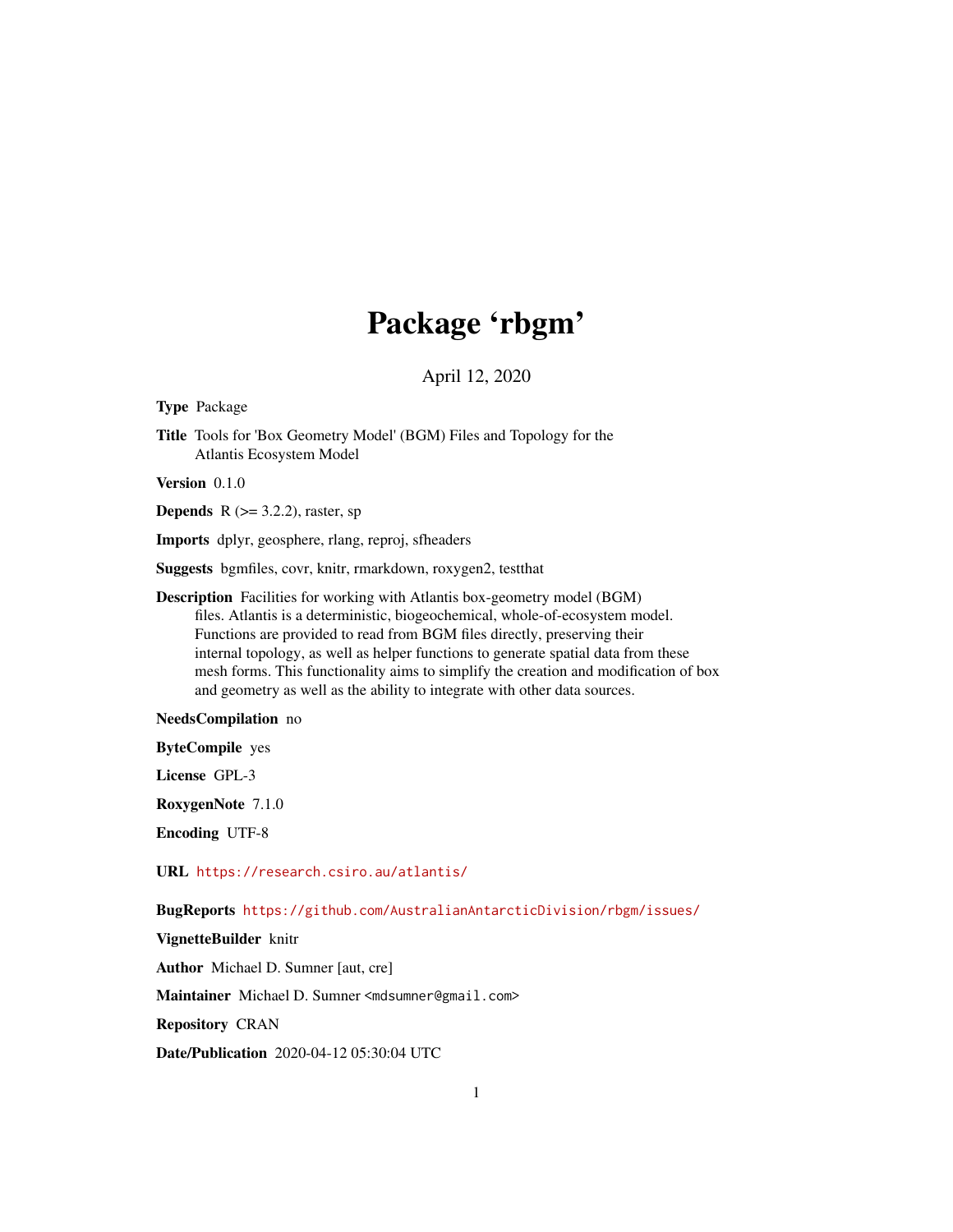### <span id="page-1-0"></span>R topics documented:

| Index |  |  |
|-------|--|--|
|       |  |  |
|       |  |  |
|       |  |  |
|       |  |  |
|       |  |  |

rbgm-package *Utilities for BGM files for Atlantis*

#### Description

Tools for handling network data for Atlantis from box-geometry model (BGM) files

#### rbgm features

- read .bgm files and faithfully store all information so it can be round-tripped
- conversion from .bgm forms to Spatial classes (lines and polygons)
- (not yet implemented: write to .bgm)

#### I. Import

[bgmfile](#page-2-1) read directly from a .bgm file

#### II. Conversion

| boxSpatial      | convert boxes to a SpatialPolygonsDataFrame               |
|-----------------|-----------------------------------------------------------|
| faceSpatial     | convert faces to a SpatialLinesDataFrame                  |
| boundarySpatial | convert boundary to a single-row SpatialPolygonsDataFrame |
| nodeSpatial     | obtain all vertices as points                             |
| pointSpatial    | obtain all instances of vertices as points                |

#### III. Miscellaneous

[build\\_dz](#page-4-1) Build Atlantis dz Values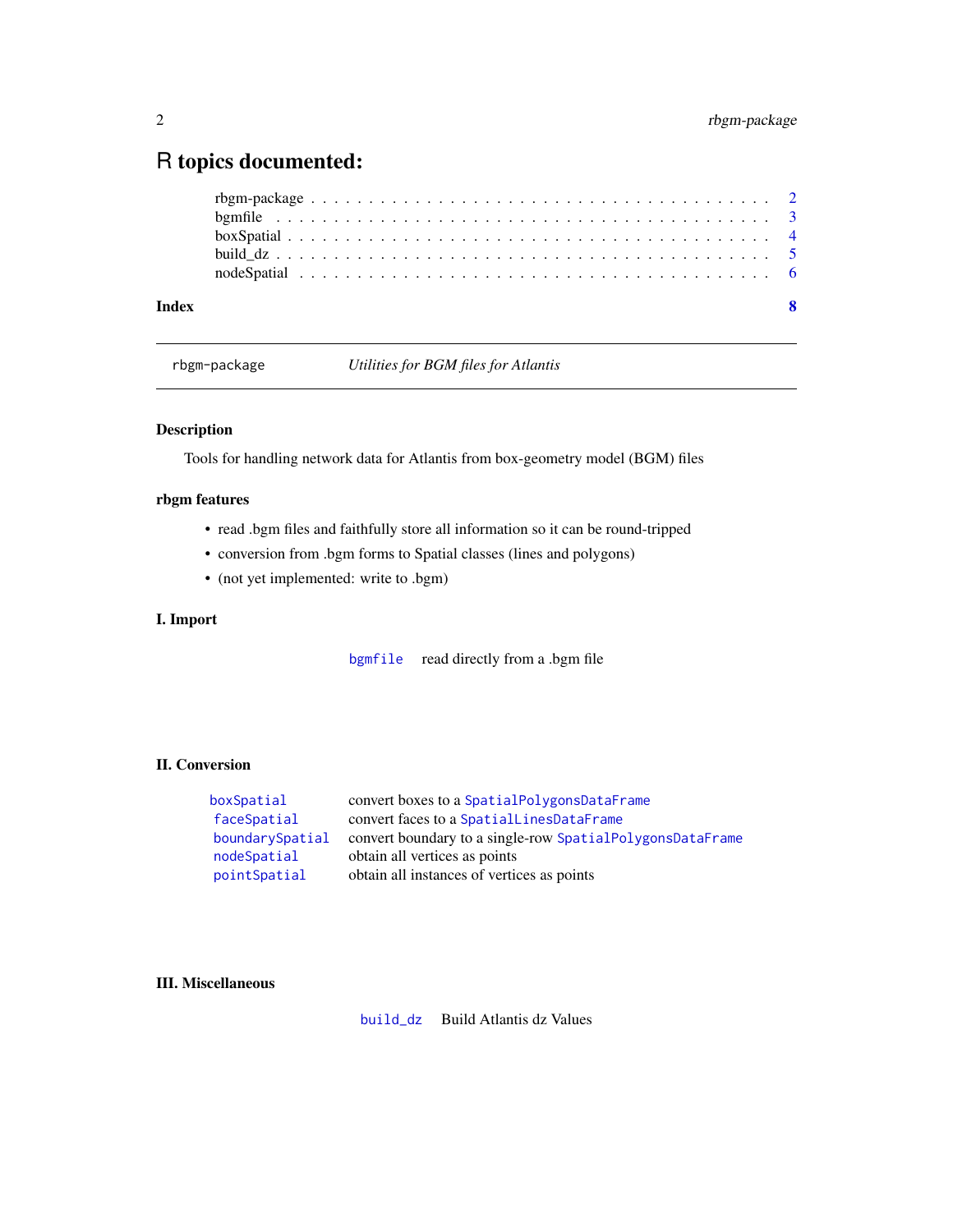#### <span id="page-2-0"></span>bgmfile 3

<span id="page-2-1"></span>bgmfile *Read BGM*

#### Description

Read geometry and full topology from BGM files.

#### Usage

bgmfile(x, ...)

read\_bgm $(x, \ldots)$ 

#### Arguments

| x                       | path to a bgm file |
|-------------------------|--------------------|
| $\cdot$ $\cdot$ $\cdot$ | ignored for now    |

#### Details

BGM is a file format used for the 'Box Geometry Model' in the Atlantis Ecosystem Model. This function reads everything from the .bgm file and returns it as linked tables.

#### See Also

See helper functions to convert the bgm tables to 'Spatial' objects, [boxSpatial](#page-3-1), [faceSpatial](#page-3-2), [nodeSpatial](#page-5-1), [boundarySpatial](#page-3-2), [pointSpatial](#page-5-2)

#### Examples

```
library(bgmfiles)
bfile <- sample(bgmfiles(), 1L)
bgm <- bgmfile(bfile)
str(bgm)
```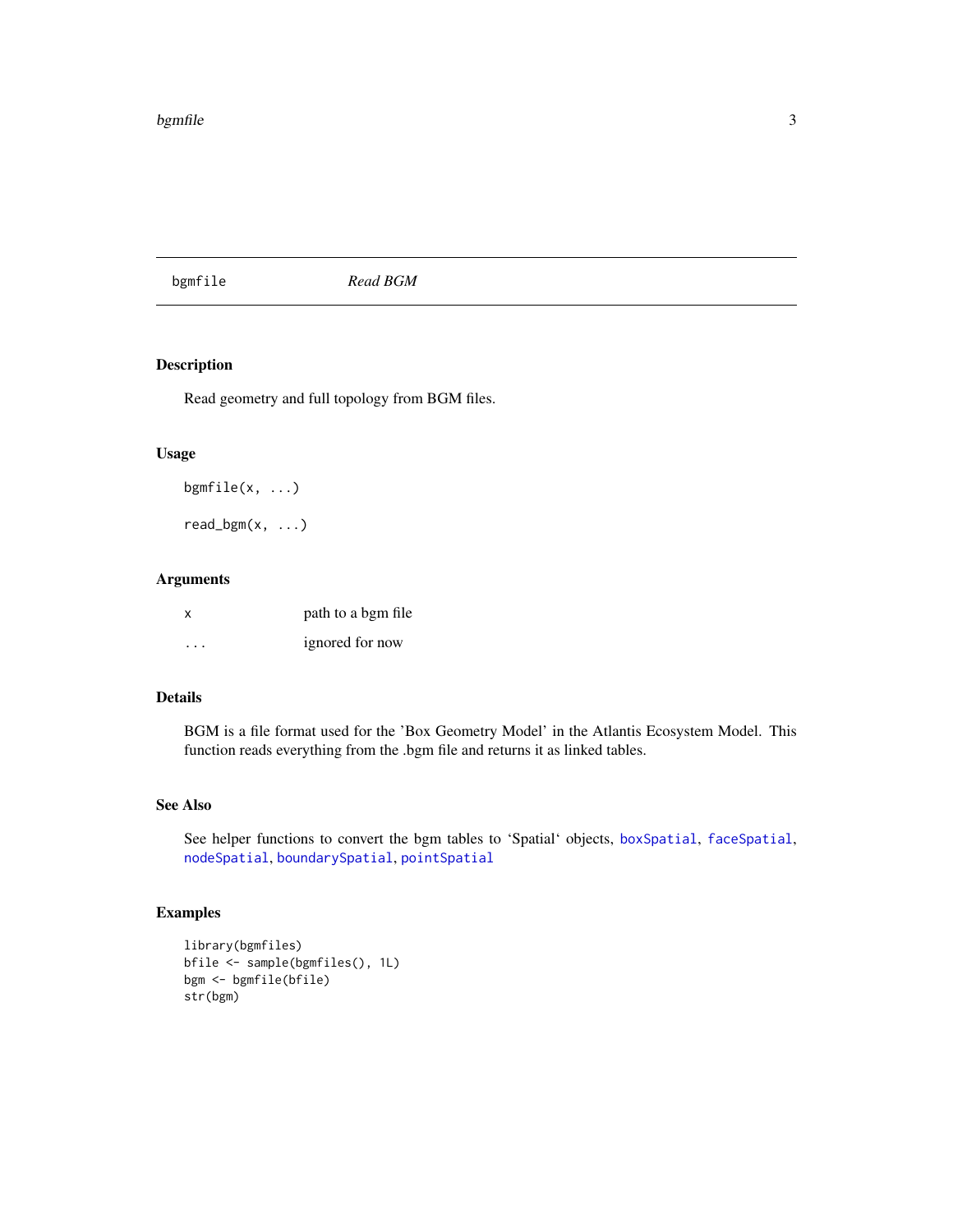<span id="page-3-1"></span><span id="page-3-0"></span>

#### <span id="page-3-2"></span>Description

Take the output of [bgmfile](#page-2-1) and return a [Spatial](#page-0-0) object or a sf object.

#### Usage

boxSpatial(bgm)

box\_sp(bgm)

box\_sf(bgm)

boundarySpatial(bgm)

boundary\_sp(bgm)

boundary\_sf(bgm)

node\_sp(bgm)

point\_sp(bgm)

faceSpatial(bgm)

face\_sp(bgm)

face\_sf(bgm)

#### Arguments

bgm output of a BGM file, as returned by [bgmfile](#page-2-1)

#### Details

Note that the '\_sp' forms are aliased to original functions called '\*Spatial', and now have '\_sf' counterparts to return that format.

#### Value

Spatial\* object or sf object

- box\_sp [SpatialPolygonsDataFrame](#page-0-0)
- face\_sp [SpatialLinesDataFrame](#page-0-0)
- boundary\_sp [SpatialPolygonsDataFrame](#page-0-0)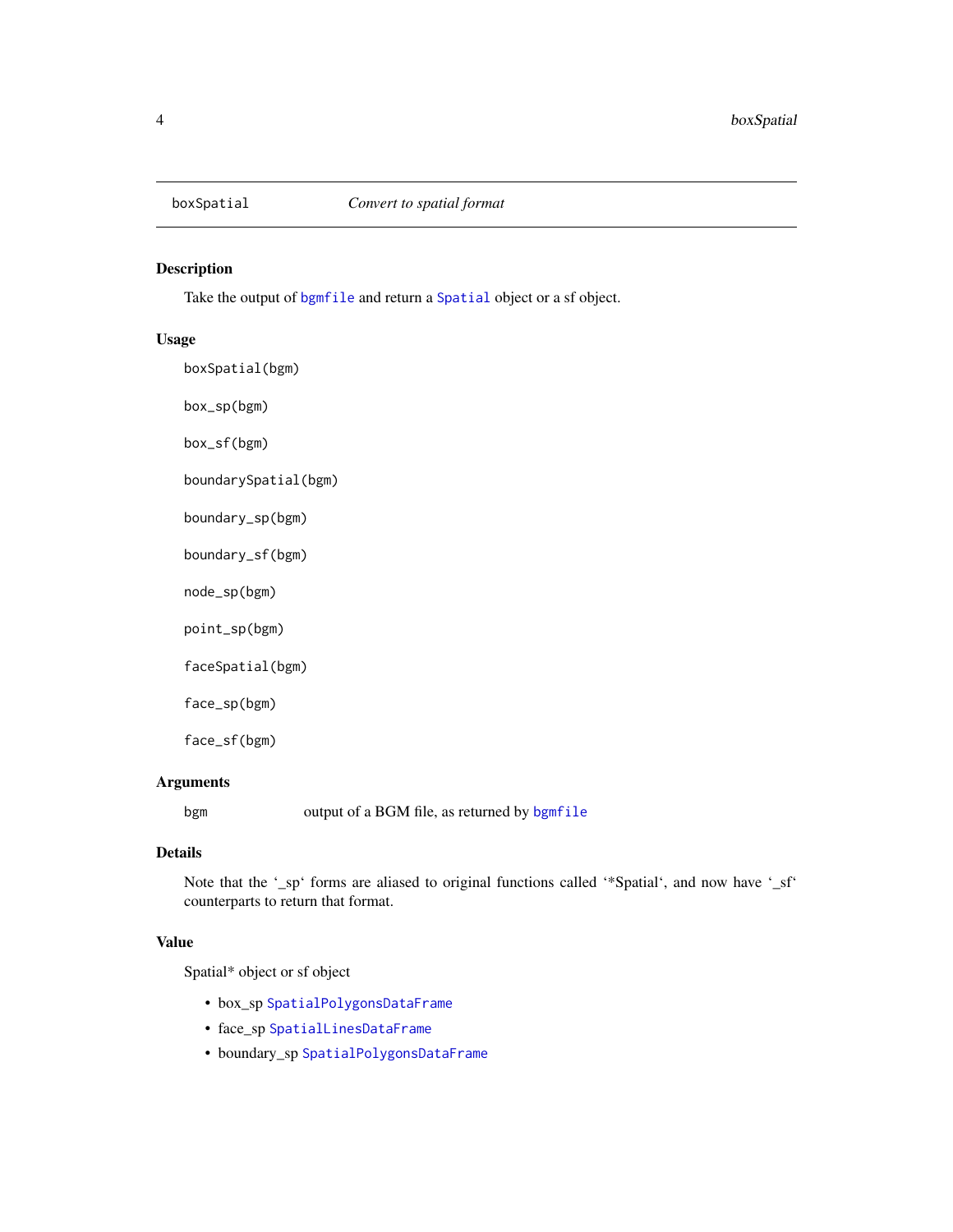#### <span id="page-4-0"></span>build\_dz 5

- node\_sp [SpatialPointsDataFrame](#page-0-0)
- point\_sp [SpatialPointsDataFrame](#page-0-0)
- box\_sf sf with sfc\_POLYGON column
- face sf sf with sfc\_LINESTRING column
- boundary\_sf sf with sfc\_POLYGON column
- node\_sf sf with sfc\_POINT column
- point sf sf with sfc\_POINT column

#### Warning

The sf objects created by 'box\_sf()', 'node\_sf()', 'face\_sf()', 'boundary\_sf()' and 'point\_sf()' were not created by the sf package. They were created with reference to the sf format prior to November 2019. If you have problems it may be necessary to recreate the 'crs' part of the of the object with code like 'x <- box\_sf(bgm); library(sf); st\_crs(x) <- st\_crs(attr(x\$geometry, "crs")\$proj)'.

Get in touch ([create an issue](https://github.com/AustralianAntarcticDivision/rbgm/issues)) if you have any troubles.

#### Examples

```
fname <- bgmfiles::bgmfiles(pattern = "antarctica_28")
bgm <- bgmfile(fname)
spdf <- box_sp(bgm)
sfdf <- box_sf(bgm)
sldf <- face_sp(bgm)
plot(spdf, col = grey(seq(0, 1, length = nrow(bgm$boxes))))
plot(sldf, col = rainbow(nrow(bgm$faces)), lwd = 2, add = TRUE)
```
<span id="page-4-1"></span>build\_dz *Build Atlantis dz Values*

#### Description

Build dz layer values for Atlantis from a bottom value, up through successive intervals. Each value is the positive offset required to rise to the top of the current interval.

#### Usage

```
build_dz(
 z,
 zlayers = c(-Inf, -2000, -1000, -750, -400, -300, -200, -100, -50, -20, 0))
```
#### Arguments

| Z       | lowermost value           |
|---------|---------------------------|
| zlayers | intervals of layer values |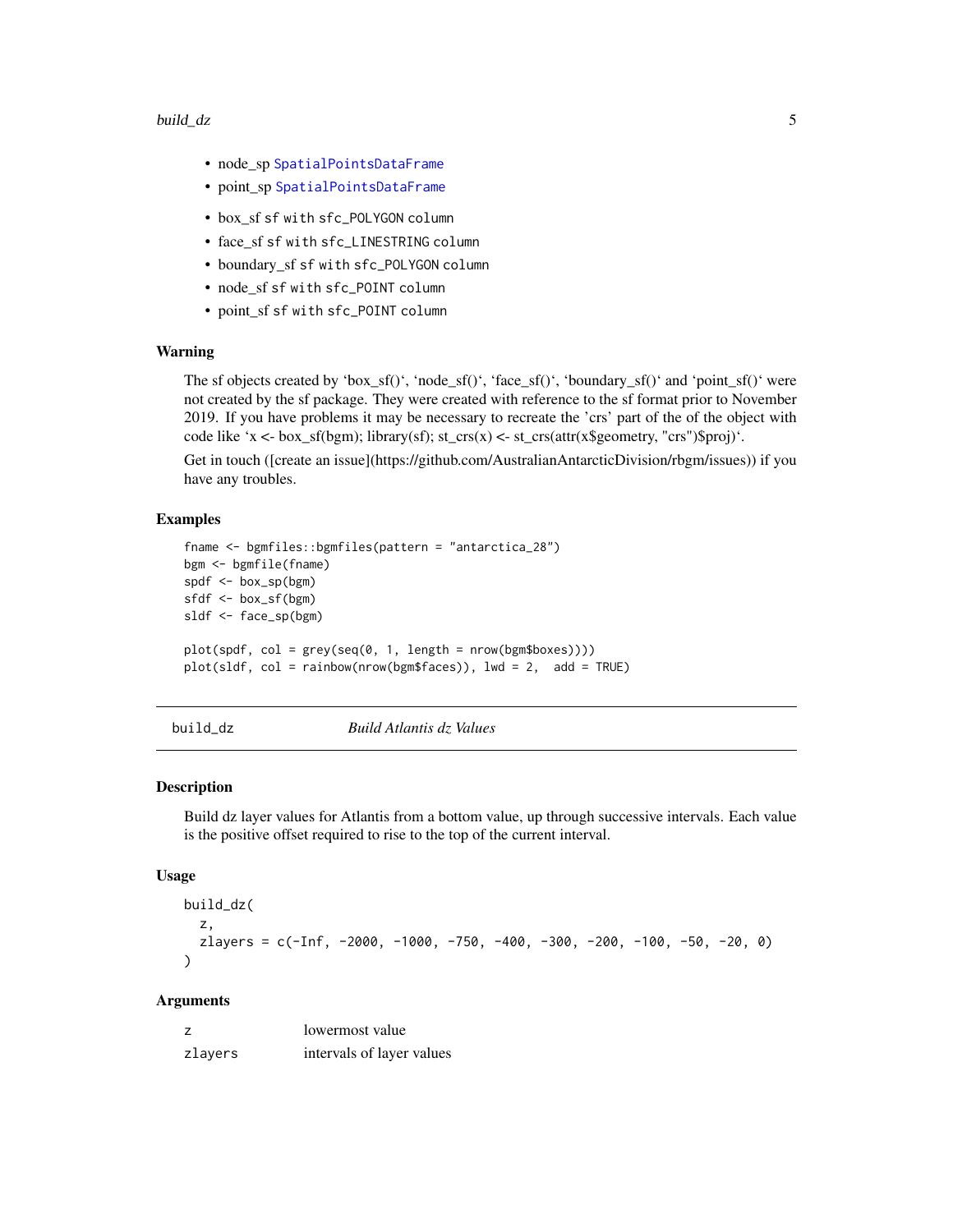#### <span id="page-5-0"></span>Details

Offset values are returned to move from z against the intervals in zlayers. The intervals are assumed to be sorted and increasing in value from -Infinity. Once the maximum layer is reached the result is padded by that top value.

#### Value

numeric vector of offset values

#### Examples

```
## sanity tests
build_dz(-5000)
build_dz(-1500)
##build_dz(300) ## error
build_dz(0) ## ok
## data
dd <- c(-4396.49, -2100.84, -4448.81, -411.96, -2703.56, -5232.96,
       -4176.25, -2862.37, -3795.6, -1024.64, -897.93, -1695.82, -4949.76,
    -5264.24, -2886.81)
## all values in a matrix for checking
## [zlayers, dd]
dzvals <- sapply(dd, build_dz)
## process into text
f1 <- function(x) sprintf("somelabel,%i,%s", x, paste(build_dz(dd[x]), collapse = ","))
tex1 <- sapply(seq(length(dd)), f1)
## for example
f2 \leftarrow function(x) {
sprintf("morelabel,%i,%s", x, paste(as.integer(build_dz(dd[x])), collapse = ","))
}
tex2 <- sapply(seq(length(dd)), f2)
```
<span id="page-5-1"></span>nodeSpatial *Vertices as Spatial points.*

#### <span id="page-5-2"></span>Description

Obtain all vertices as a [SpatialPointsDataFrame](#page-0-0) or a sf dataframe.

#### Usage

```
nodeSpatial(bgm)
```
node\_sf(bgm)

pointSpatial(bgm)

point\_sf(bgm)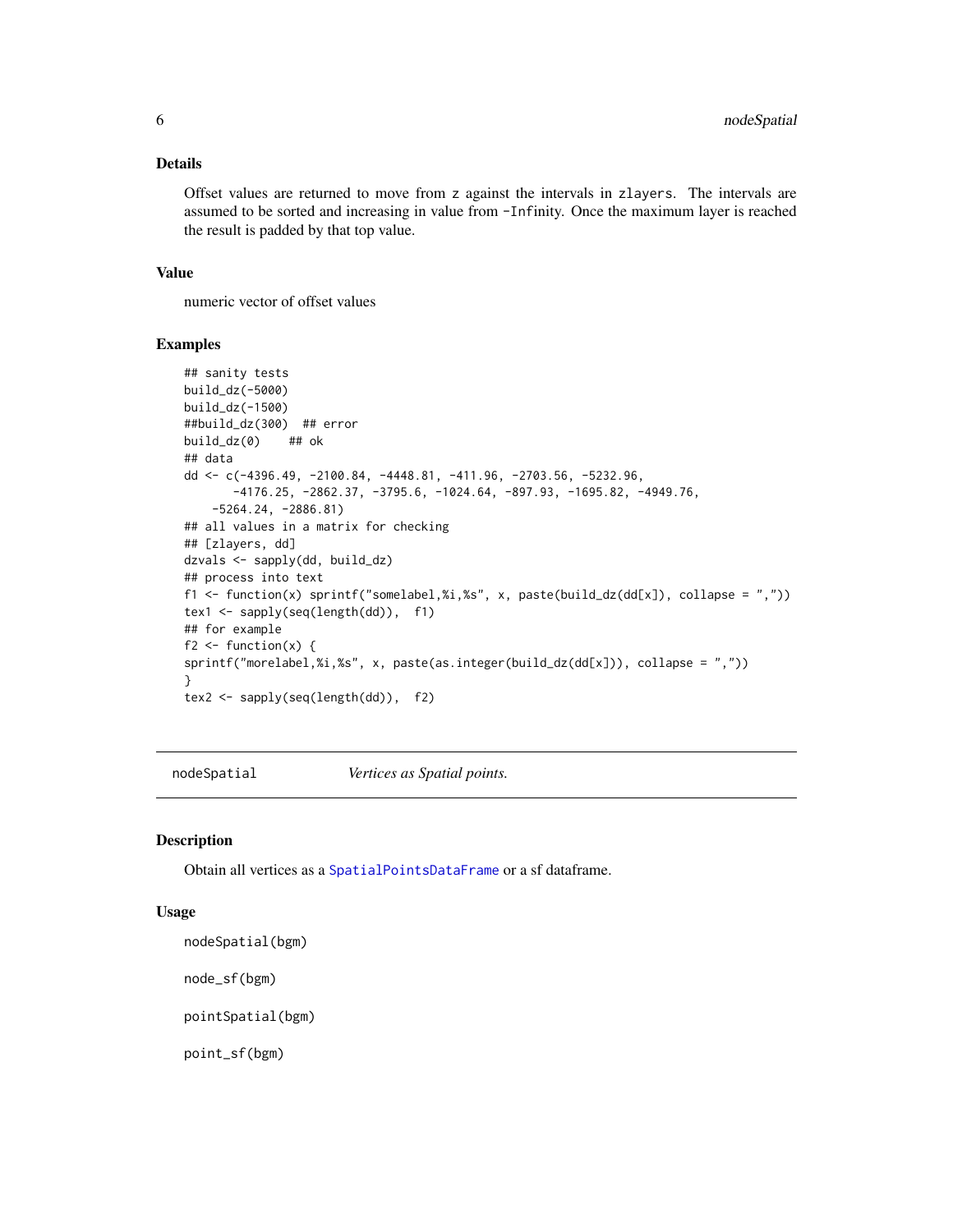#### <span id="page-6-0"></span>nodeSpatial 7

#### Arguments

bgm BGM object from [bgmfile](#page-2-1)

#### Details

Nodes are the unique coordinates (or vertices), points are the instances of those coordinates that exist in the model. [point\\_sp](#page-3-2) or [point\\_sf](#page-5-2) return all instances of the vertices with information about which boxes they belong to. [node\\_sp](#page-3-2) and [node\\_sf](#page-5-2) return all vertices.

#### Value

[SpatialPointsDataFrame](#page-0-0) or sf data frame

#### Warning

The sf objects created by 'box\_sf()', 'node\_sf()', 'face\_sf()', 'boundary\_sf()' and 'point\_sf()' were not created by the sf package. They were created with reference to the sf format prior to November 2019. If you have problems it may be necessary to recreate the 'crs' part of the of the object with code like 'x <- node\_sf(bgm); library(sf); st\_crs(x) <- st\_crs(attr(x\$geometry, "crs")\$proj)'.

Get in touch ([create an issue](https://github.com/AustralianAntarcticDivision/rbgm/issues)) if you have any troubles.

#### Examples

```
fname <- bgmfiles::bgmfiles(pattern = "antarctica_28")
bgm <- bgmfile(fname)
spnode <- node_sp(bgm)
names(spnode)
nrow(spnode) ## only unique vertices
nrow(bgm$vertices)
```

```
sppoints <- point_sp(bgm)
names(sppoints)
nrow(sppoints)
names(point_sf(bgm))
```